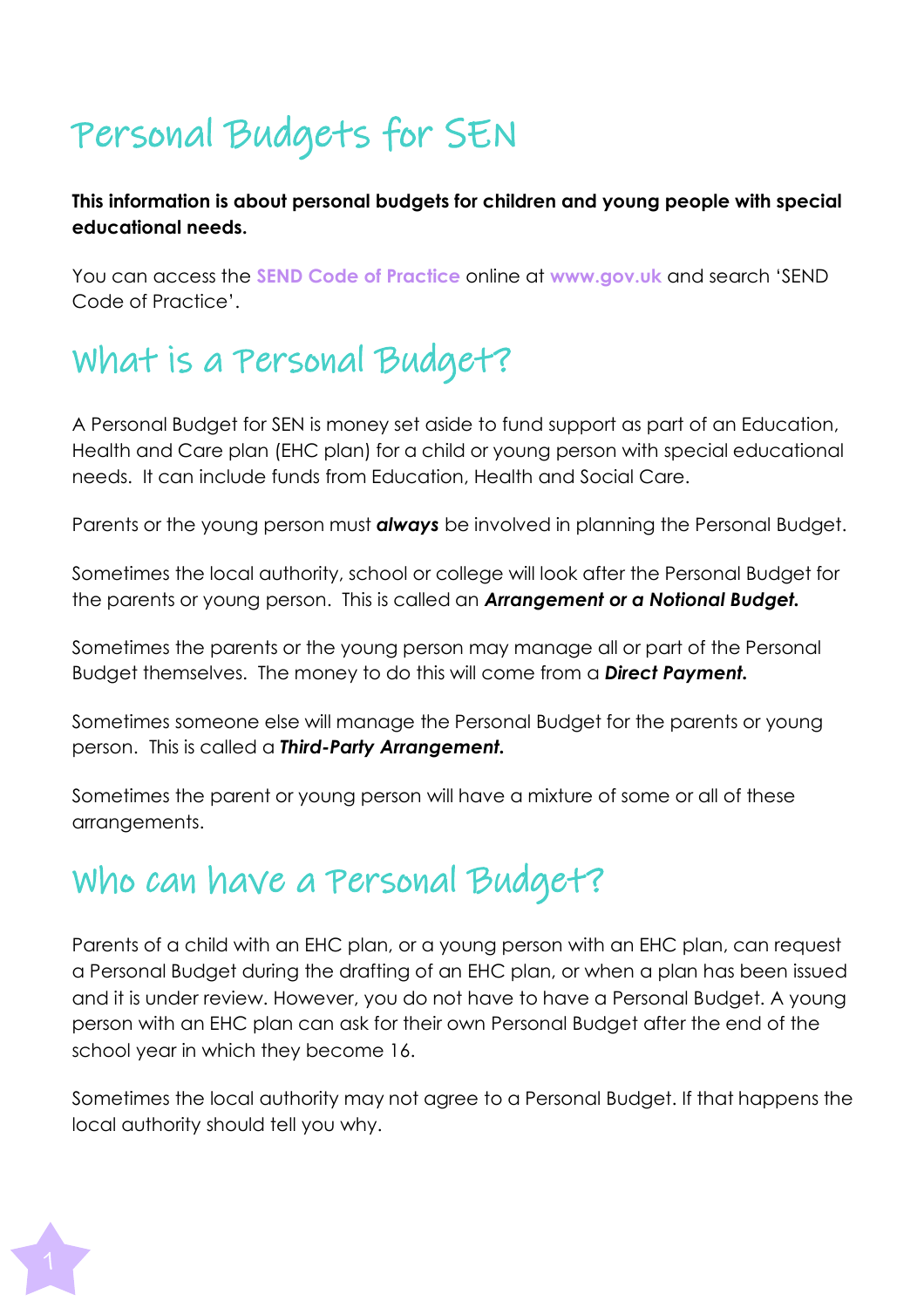**The SEND Code of Practice says:** Local authorities must provide information on Personal Budgets as part of the Local Offer. This should include a policy on Personal Budgets that sets out a description of the services across education, health and social care that currently lend themselves to the use of Personal Budgets, how that funding will be made available, and clear and simple statements of eligibility criteria and the decision-making processes. 9.96

### What can a Personal Budget be used for?

A Personal Budget can be used only on the support set out in an EHC plan. This can include funding for the special educational, health and social care support that will help to achieve the outcomes set out in the Plan.

You can find out what can be included as a personal budget in the Local Authority's personal budget policy. You can also ask SENDIASS for more information about this.

A Personal Budget does not cover payment for a place at the school or college, or the general provision for children or young people, including those who need SEN Support. A Personal Budget does include any top up funding (known as Element 3 funding) that is for provision specified in an EHC plan. It can also include support that is managed by the school or college – but only if the Head teacher agrees.

## What is the difference between a Personal Budget and a Direct Payment?

A Personal Budget shows you what money there is to make some of the provision specified in an EHC plan, and who provides it. The parent or young person does not actually manage the funds directly.

With a Direct Payment, the parent or young person is given the money for some services and manages the funds themselves. The parent or young person is responsible for buying the service and paying for it. A Personal Budget can include a Direct Payment if it is agreed that this is the best way to manage part of the Personal Budget. Direct payments can be used for special educational provision only if the school or college agree.

It is also possible to have a Third-Party Arrangement to manage a Direct Payment.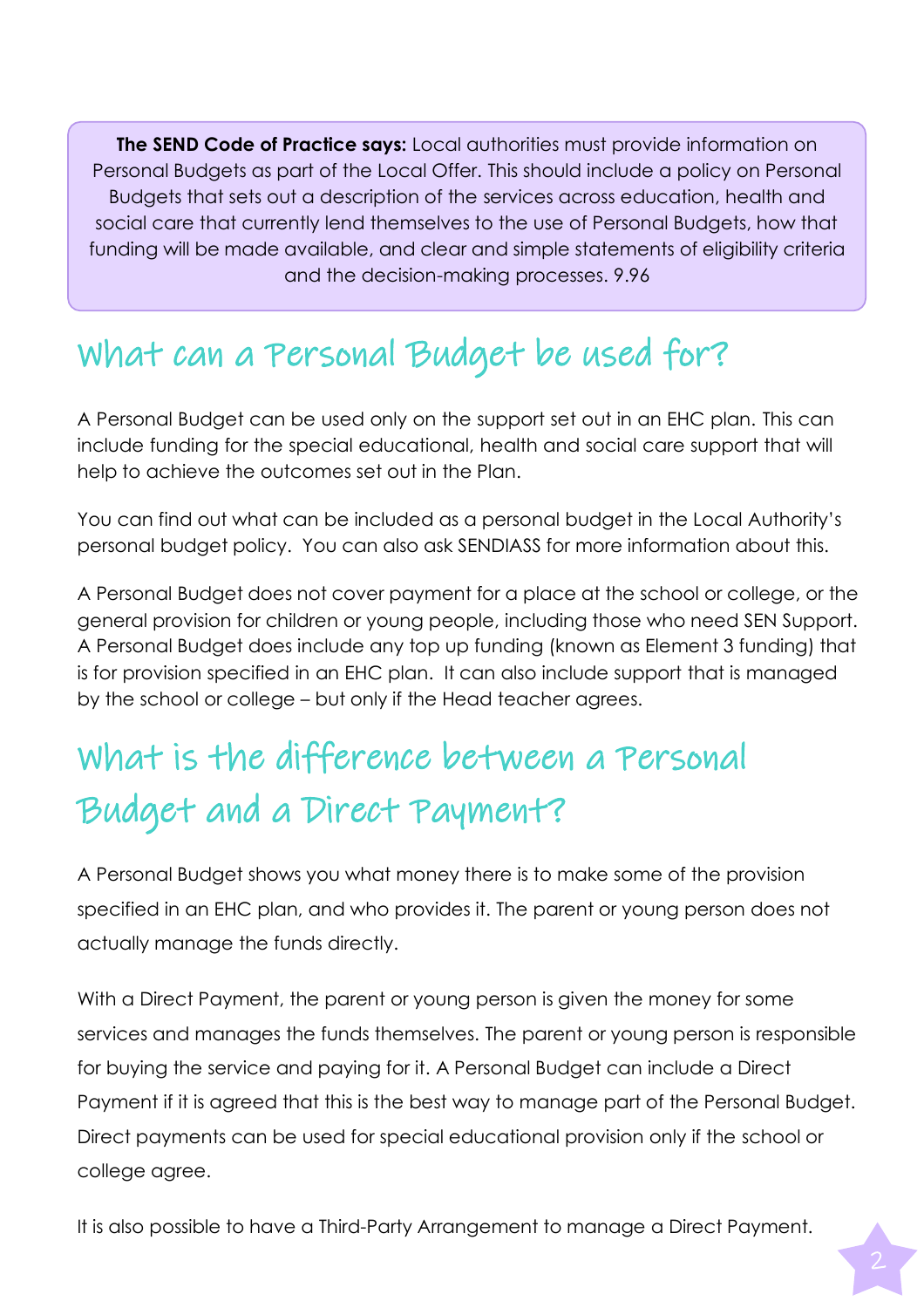## How much will  $I$  get if  $I$  have Direct Payments?

How much you get will depend on what has been set out in the EHC plan. So, it will vary from one person to another.

If the local authority has agreed to make a Direct Payment, it must be enough to pay for the service or services specified in the EHC plan.

## Are there other kinds of Personal Budgets?

Yes – some people have had Personal Budgets for health provision (a Personal Health Budget) and for social care provision (e.g. Fair Access to Short Breaks). They may have managed some or all of the provision using a Direct Payment. However, this is the first time that Personal Budgets have become available for SEN provision.

# where can I get further information, advice, and support?

**SENDIASS** can give you:

- More information about Personal Budgets, including Direct Payments
- Advice on whether you may be able to get a Personal Budget and how you can apply for it
- Information and advice on local services, organisations, and resources that may be able to help
- Information, advice, and support on what you can do if you are unhappy withthe local authority's decision on your Personal Budget.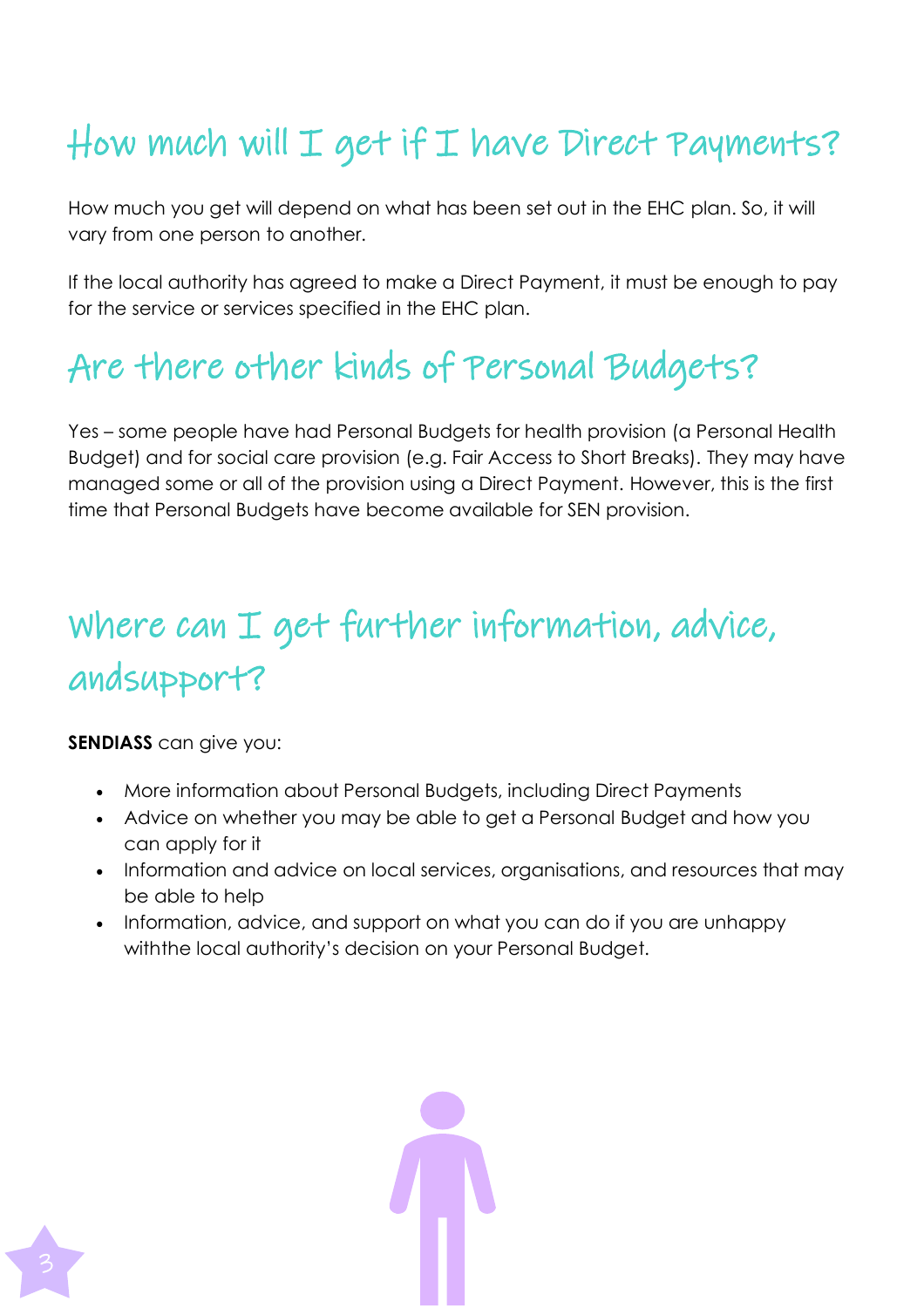#### Further Information



**Information:** You may find it helpful to look at our other leaflets and information on our website, social media channels and through our workshops and courses. We have some downloadable resources. If youcan't find the answers. to your questions, you can get in

touch by phone, text or email – **you choose** which works best for you.



**Advice:** We provide unbiased information and advice about what the lawsays, the local authority's policies and procedures, and about the policy and practice in local schools or other settings. We do not take sides or tellyou what to do, we will help you get the information you need to make your **own choices**.



**Support:** We can help you by **listening** to your views and concerns,whilst working with you to explore your options. We can help you with preparation for meetings, with letters, forms and reports and support you to have the confidence to **express your views**.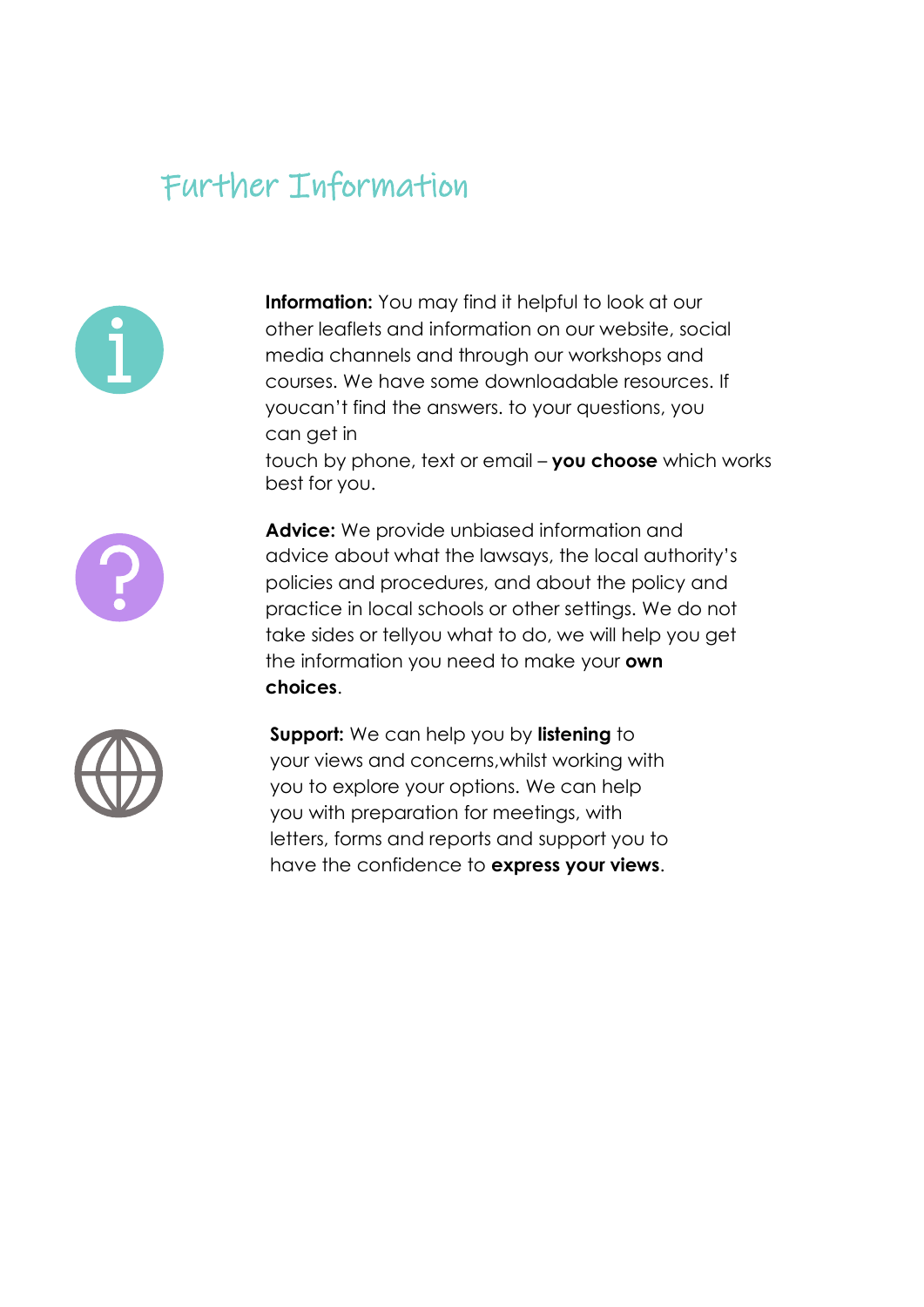#### Useful Links

**Ace Education** (independent advice and information on state education inEngland.

**Child Law Advice** (education law advice for families) [www.childlawadvice.org.uk](http://www.childlawadvice.org.uk/)

**Contact** (for families with disabled children) [www.contact.org.uk](http://www.contact.org.uk/)

**Council for Disabled Children** (umbrella body for the disabled children's sector) [www.councilfordisabledchildren.org.uk](http://www.councilfordisabledchildren.org.uk/)

**IASS** (information, advice and support services network) [www.cyp.iassnetwork.org.uk](http://www.cyp.iassnetwork.org.uk/)

**IPSEA** (national charity providing legally based information advice and support[\)www.ipsea.org.uk](http://www.ipsea.org.uk/)

**Our Website** [www.cornwallsendiass.org.uk](http://www.cornwallsendiass.org.uk/)

**SEND Code of Practice** (explains the statutory duties of schools and local authorities) [www.gov.uk/government/publications/send-](http://www.gov.uk/government/publications/send-) codeof-practice-0-to-25

**SEND Tribunals Service** (organisation responsible for handling claims) [www.justice.gov.uk/tribunals/send](http://www.justice.gov.uk/tribunals/send)